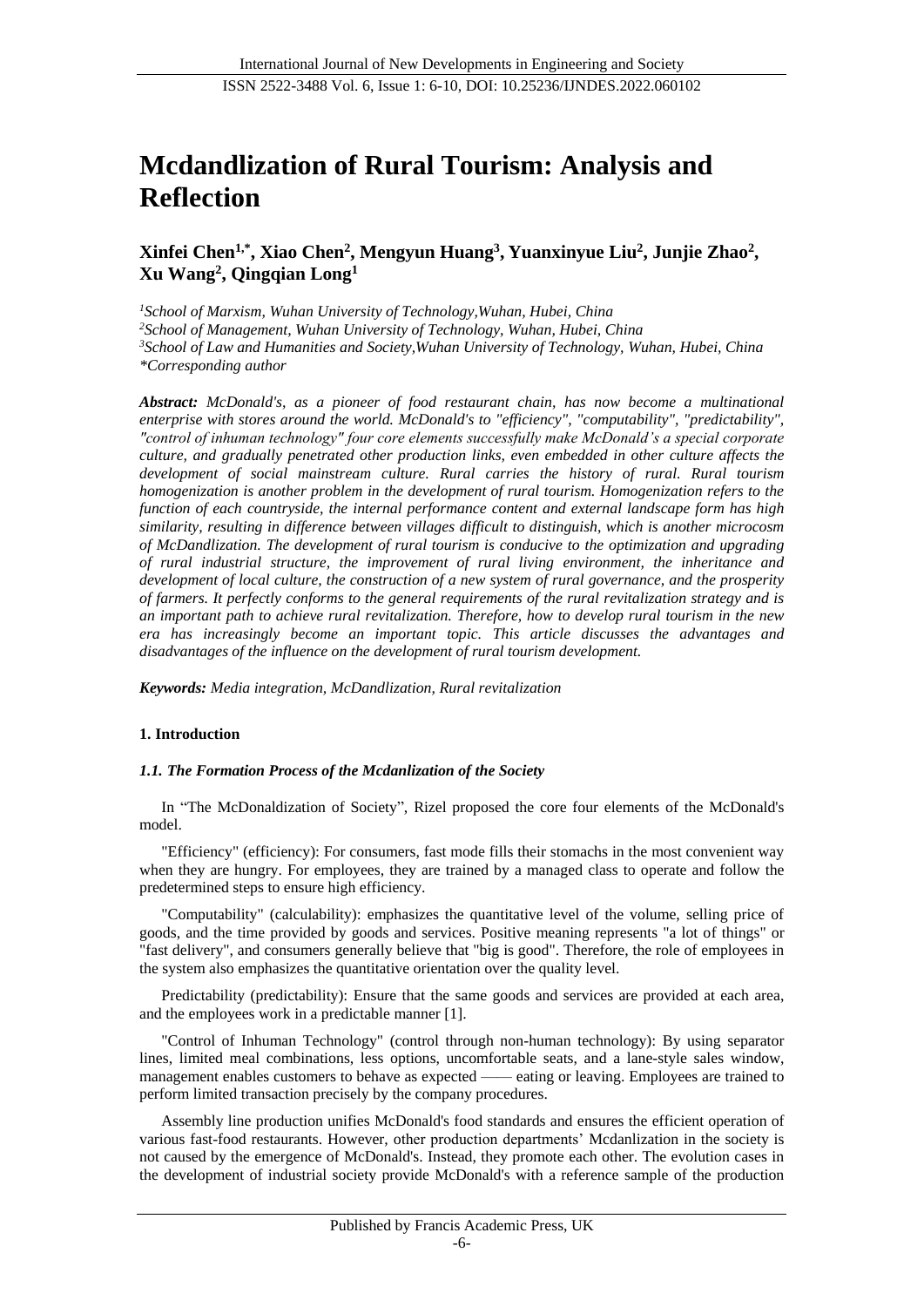model. For example, the family hierarchy, scientific management and production and assembly lines first laid the foundation for the production of fast food restaurants, the four elements of the successful McDonald's model are stripped from the production model such as the "science system" and the "scientific management" produced during the development of industrialization. In addition, integrating these elements after stripping, "McDandlization" and the systematic idea after integration is applied by industrial production again. Therefore, industrial society and McDandlization complement each other to some extent [2].

The McDonald' smodel, "efficiency," "predictability," "computability," and "control," bound the society to accept the benefits of McDandlization. However, this pattern has its own limitations, that is the irrational factor brewing in it, which threatens the rational systems presented in the infiltration of society. The following parts of the article will be based on the core elements of McDandlization, combined with social phenomena, focusing on the alienation phenomenon produced in the McDandlization process of rural tourism.

#### *1.2. McDandlization of the Rural Environmental Planning*

Combining with the four characteristics of McDonald's model, the planning and design of some rural area in China can be used as a standard sample of the McDonald's culture. In the construction of countryside, it gives priority to developing tourism in the early construction, occupied a large market, as well as gained a huge economic income brought by tourism. Phoenix in 2007 was listed as the national key protection unit began the commercialization of the ancient city of phoenix. In the early development stage, ancient city commercialization attracted a large number of tourists, due to the large traffic attraction, others blindly imitating this pattern, ignoring their own geographical and rural characteristics, directly copying the tourism development mode, leading to such phenomenon popularized, accompanied with significant synchronized characteristics, and large-scale template design led to low identifiability. Eventually lead to a large number of tourism villages were eliminated by the market.

On one hand, the high similarity in this landform design has led to the emergence of unidentifiable vacation villages [3]. On the other hand, it's structure and content present to the visitors share much identical cultures.

In the micro-perspective, rural environment planning absorbed the four elements of McDandlization's "efficiency", "predictability", "computability" and "controllability". This is the McDonald's model as rational tool rational in modern capital market. The tool rational makes both rural and tourists have become a link of the assembly line, and McDonald's mode, is the form of globalization and media fusion under the background of the form of cultural communication image. In the context of this alienation of social production links, the alienation of cultural products is inevitably produced. The aesthetic elimination and homogenization of different rural personalities brought about by the assembly-line rural environment design is the manifestation of the alienation of cultural products.

In the macro-perspective, in the establishment of the content matrix, the design of rural environment is mainly based on local geographical conditions and cultural resources. However, the current rural environment design is relying on its landscape resources. Most rural is committed to the construction of fruits and vegetables picking, leisure experience and rural tourism as the theme of the rural beauty. Regarding the singleness of rural environment, rural output own culture at the same time makes the cultural gene homogenization. In real life, there many other angles to highlight the uniqueness of these places and will give them new meanings. Because of the McDandlization of the content matrix, these potential values were not expressed enough in development of rural environment, rather, it chose to adapt to the mainstream of the market which is too common. It this way, McDonal's core values and culture is emersed into the construction of rural area construction.

## **2. Criticism of Mcdanlization**

TheMcDonald' smodel, "efficiency," "predictability," "computability," and "control," bound the society to accept the benefits of McDandlization. However, this pattern has its own limitations, that is the irrational factor brewing in it, which threatens the rational systems presented in the infiltration of society. The following parts of the article will be based on the core elements of McDandlization, combined with social phenomena, focusing on the alienation phenomenon produced in the McDandlization process of rural tourism.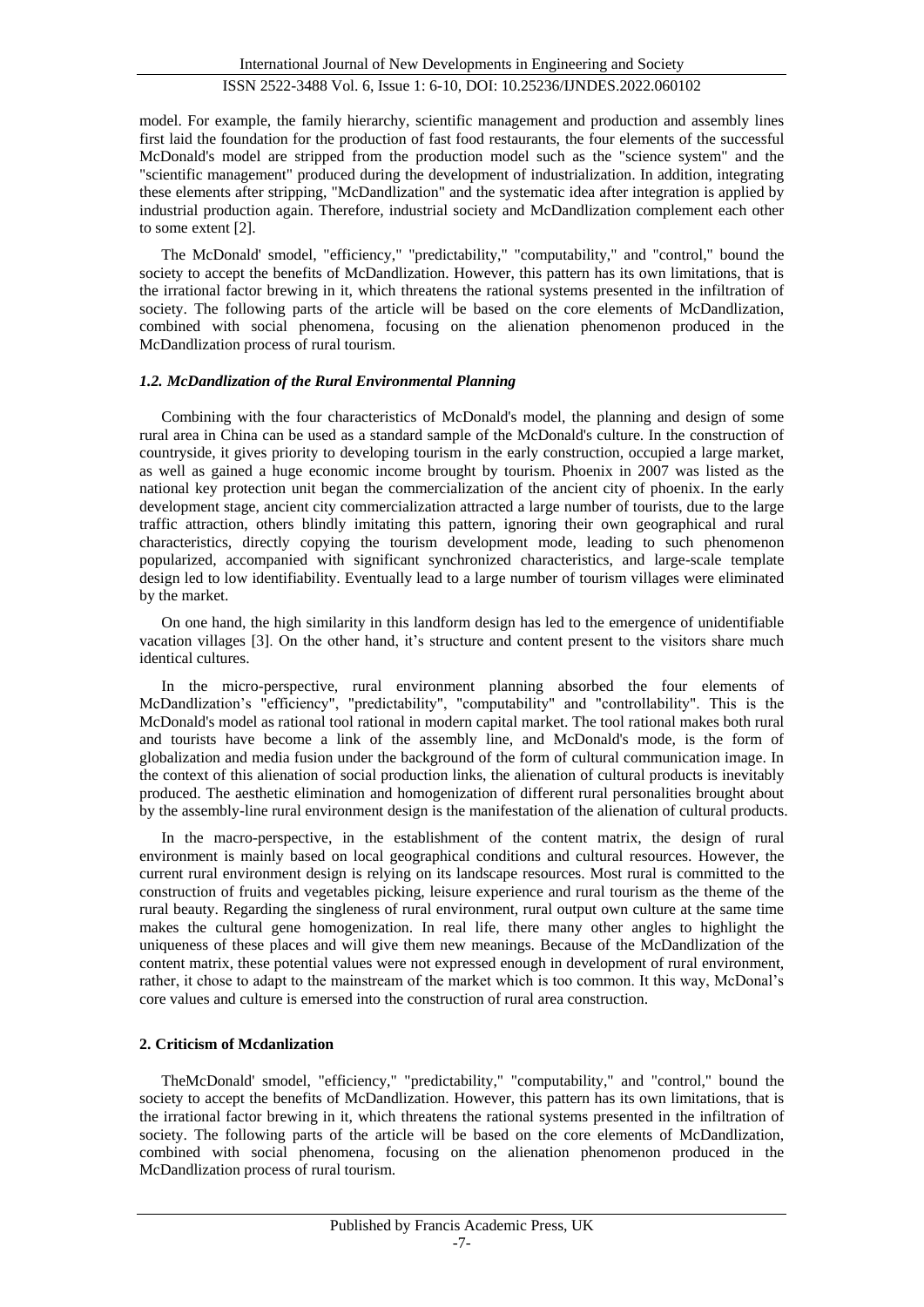#### *2.1. McDandlization of the Rural Environmental Planning*[4]*.*

Combining with the four characteristics of McDonald's model, the planning and design of some rural area in China can be used as a standard sample of the McDonald's culture. In the construction of countryside, it gives priority to developing tourism in the early construction, occupied a large market, as well as gained a huge economic income brought by tourism. Phoenix in 2007 was listed as the national key protection unit began the commercialization of the ancient city of phoenix. In the early development stage, ancient city commercialization attracted a large number of tourists, due to the large traffic attraction, others blindly imitating this pattern, ignoring their own geographical and rural characteristics, directly copying the tourism development mode, leading to such phenomenon popularized, accompanied with significant synchronized characteristics, and large-scale template design led to low identifiability. Eventually lead to a large number of tourism villages were eliminated by the market.

On one hand, the high similarity in this landform design has led to the emergence of unidentifiable vacation villages. On the other hand, it's structure and content present to the visitors share much identical cultures.

In the micro-perspective, rural environment planning absorbed the four elements of McDandlization's "efficiency", "predictability", "computability" and "controllability". This is the McDonald's model as rational tool rational in modern capital market. The tool rational makes both rural and tourists have become a link of the assembly line, and McDonald's mode, is the form of globalization and media fusion under the background of the form of cultural communication image. In the context of this alienation of social production links, the alienation of cultural products is inevitably produced. The aesthetic elimination and homogenization of different rural personalities brought about by the assembly-line rural environment design is the manifestation of the alienation of cultural products [5].

In the macro-perspective, in the establishment of the content matrix, the design of rural environment is mainly based on local geographical conditions and cultural resources. However, the current rural environment design is relying on its landscape resources. Most rural is committed to the construction of fruits and vegetables picking, leisure experience and rural tourism as the theme of the rural beauty. Regarding the singleness of rural environment, rural output own culture at the same time makes the cultural gene homogenization. In real life, there many other angles to highlight the uniqueness of these places and will give them new meanings. Because of the McDandlization of the content matrix, these potential values were not expressed enough in development of rural environment, rather, it chose to adapt to the mainstream of the market which is too common. It this way, McDonal's core values and culture is emersed into the construction of rural area construction

#### **3. How to Face the Coping Strategy of McDanlization for Rural Tourism**

Different scholars have put forward multiple definitions for rural tourism, and there is no unified answer so far. However, in general, rural tourism is a kind of tourism mode that meets the needs of tourists to return to nature, blend in nature and recognize rural knowledge by taking unique rural scenery, rural culture and rural community as tourism attractions. Facing the McDonaldlised rural tourism, improving innovation ability is the primary and key to solve this problem. Innovation is the primary productive force. In order for rural tourism to achieve sustainable development, rural tourism should explore rural cultural characteristics, make full use of cultural resources, and build a tourism industry with rural characteristics, so that their tourism products have characteristics difficult to replicate. In addition, we should also stimulate the villagers' awareness of innovation, encourage the villagers to actively participate in the planning and construction of rural tourism, and promote the innovative development of rural tourism

Rural tourism characteristic towns should focus on solving the problem of unclear functional positioning. According to the "Cultural Revolution" theory founded by Lefebvre, they should carry out aesthetic construction on the daily production and life of the town, deeply shape the unique functions of the characteristic town, carry out revolutionary transformation on the town as a living and production space, and return to "characteristics" and "de homogenization" in an artistic and unique aesthetic way. Decision makers and participants need to have empathy for the nature, art and culture involved in rural tourism. Use the town space to express common things and concepts in life, find the balance between export commercial value and cultural value, highlight the unique value or symbolic function of the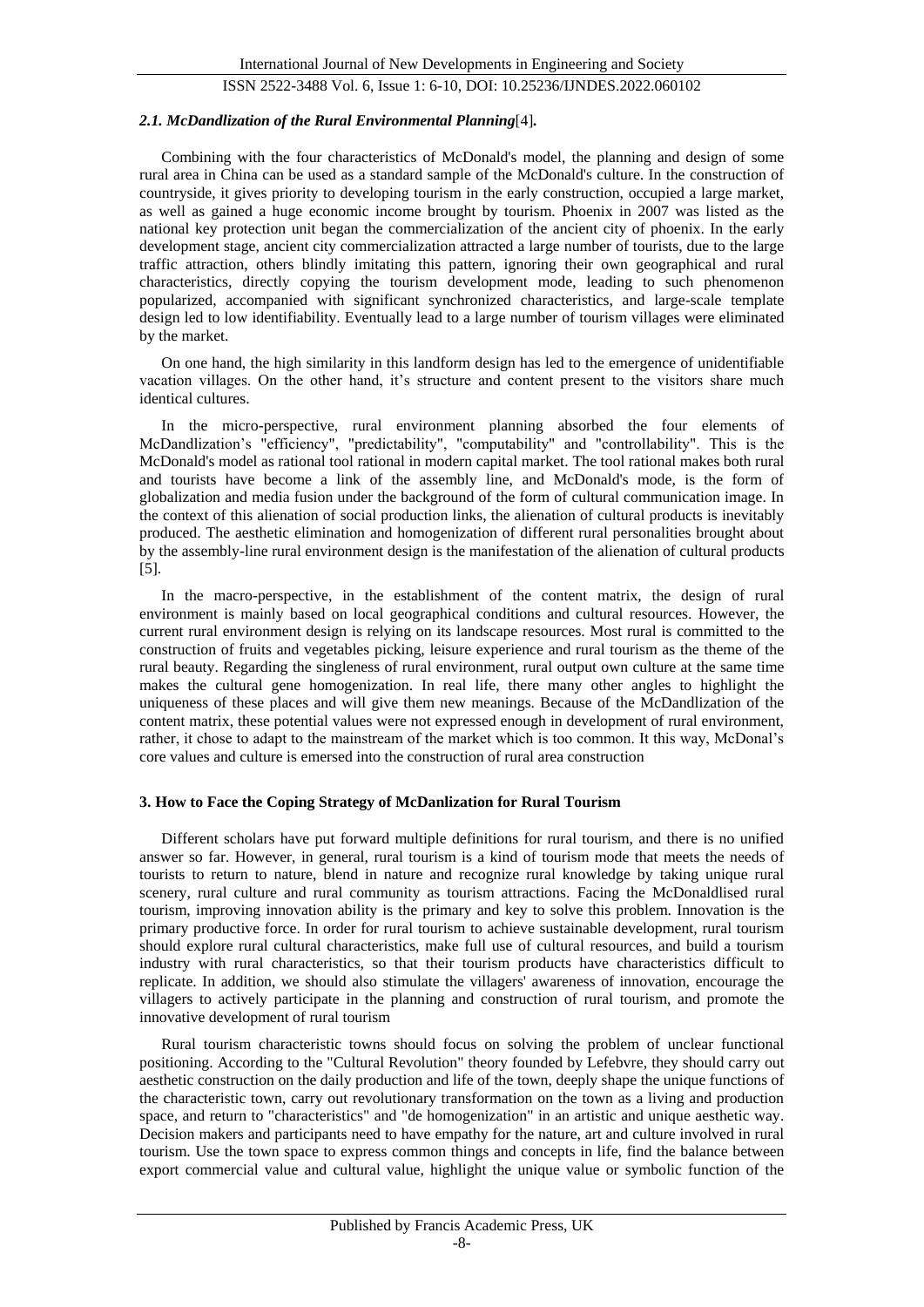town, so as to show differences and avoid vicious competition with similar functions.

China's history has been precipitated for thousands of years. Every village precipitated in this history has its own unique characteristics, which include the local historical customs, spatial form, industrial culture, and architectural characteristics. The essence of "special" is personalization, and innovation is the soul of the countryside and the core element of rural development. Therefore, the innovation of rural tourism should not only highlight the core characteristics of rural areas, but also be model innovation. If characteristics and innovation are lacking, the rural tourism industry will be bounded to McDandlization, and fall into the bottleneck of homogenization. Innovation is not only reflected in the rural folk culture, should also include the perspective of rural industry and rural natural environment, depth of rural internal genes, rooted in local characteristics, improve the rural added value, space elements, form industrial elements, cultural elements, and rural tourism elements of tourism system, create characteristic rural tourism, make the rural internal culture form a good driving and supporting role. It is conducive to providing a development platform for the innovation and inheritance of traditional rural characteristics, forming the characteristic advantages of rural tourism, and is conducive to promoting the transformation and upgrading rural industries, and broadening the channels and space for rural development, which makes rural tourism and the rural overall development promote mutual progress, mutual integration, and achieve the win-win situation.

#### **4. The Measures and Prospect**

In the McDandlization's rural tourism industry, rural areas are restricted by the "efficiency", "computability", "predictability" and "control" brought by McDandlization. This requires the countryside with creative attitude and personalized language to explore and experience their own cultural genes, and this process may be able to open a small "free window", make good use of rural rich cultural resources, play its creativity, remove the shadow of rural tourism development of McDandlization, create more in line with the social needs of rural tourism.

Smart tourism is the development of the tourism industry to actively adapt to the global new technology trend, is the direction of the transformation and upgrading of China's tourism industry, and is also a necessary means to enhance China's tourism governance capacity. The marketing, capacity management, process monitoring and crisis response of rural tourism scenic spots need to implement intelligent management with the help of modern technological means such as artificial intelligence, VR, cloud technology and 5G. For example, Zhejiang Province is the first to try to build a characteristic town in China. Yunqi town is one of the first 37 Characteristic Towns created in the province. The planned area of yunqi town covers 3.5 square kilometers. It takes cloud computing as the construction core and intelligent hardware industry and cloud computing big data as the industrial characteristics.

Rural tourism compared with other forms of tourism on the content and services have the characteristics of monotonicity, thus to enhance the level of rural tourism, must be based on the existing tourism resources, adjust measures to local conditions to the tourism resources of innovation, even so is the township village tourism planning, should not only focus on the development of the tourism industry itself, also want to close note associated with planting, breeding, etc., Promote regional economic development, drive local farmers to get rich. In addition, especially in the tourism project setting and service, introduce management personnel with advanced concepts, systematic training of employees, further improve service standards and service quality. At the same time, attention should be paid to tourists' demand for food, accommodation, parades, entertainment, shopping and other aspects. Only by providing more diversified services can tourists be willing to leave the city and come to the tourist destination to experience a different way of life. At the same time, in the process of rural tourism development, attention should be paid to the interaction between agriculture and other industries to enrich the content of rural tourism products and solve the problem of rural tourism homogenization.

The whole industry includes Internet finance, big data, cloud computing and other fields. The innovation of operation mode is an important condition for the success of yunqi town. It adopts a new operation mode led by private enterprises, led by the government and dominated by entrepreneurs. Government departments "build nests" to build industrial space and optimize high-quality service mechanism, so as to achieve the goal of "attracting Phoenix". Private enterprise leadership means that leading enterprises can play their own functions and achieve more goals in leading innovation. Entrepreneurs as the main body means that in order to meet the needs of entrepreneurs and promote the sustainable development of entrepreneurial activities, private enterprises and the government build a development platform and an effective industrial ecosystem.